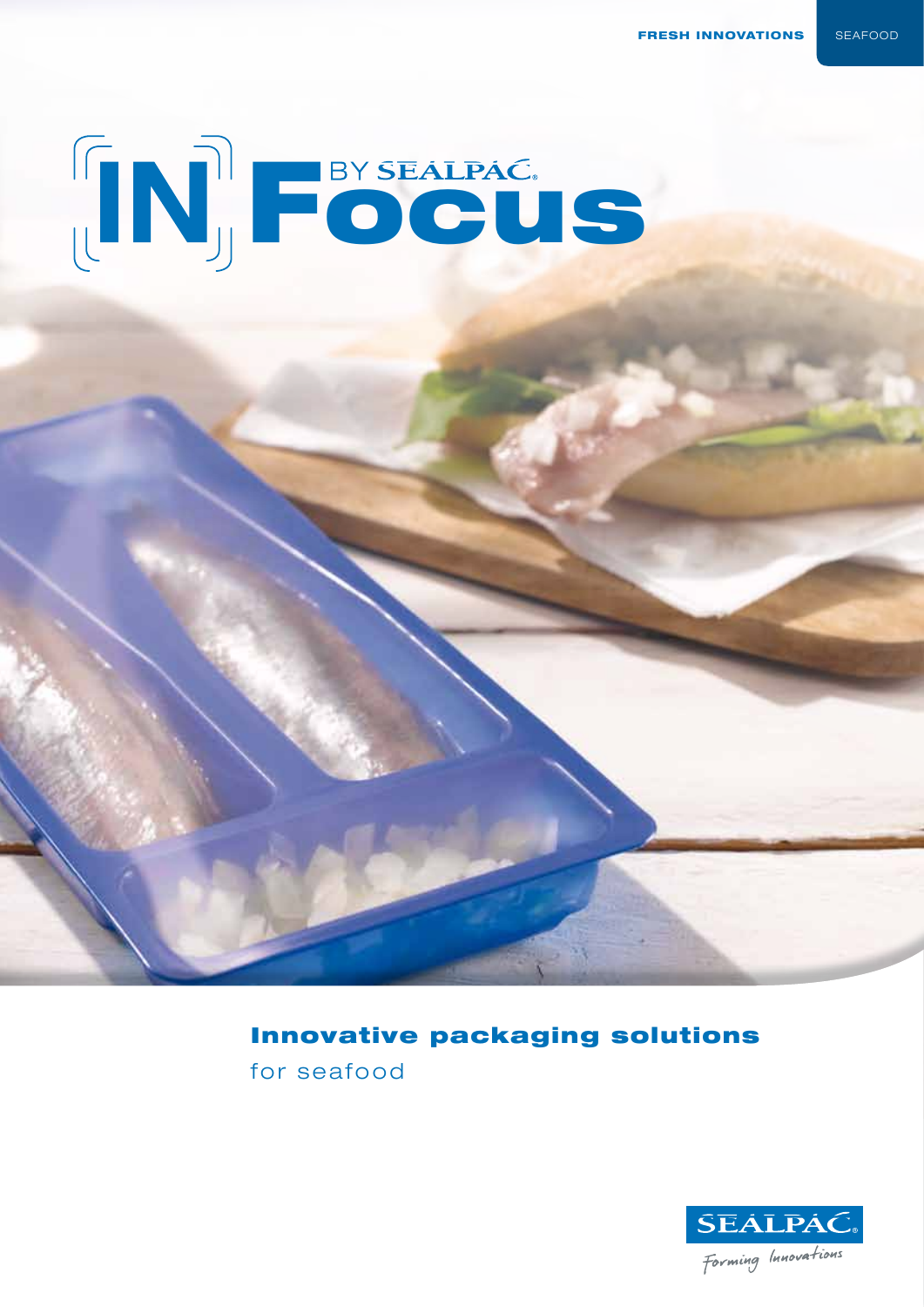# Your product in focus

### Packaging solutions for the markets of the future

Fish and other seafood items are precious food products: as they are rich in vitamins, minerals and trace elements, they form an important contribution to a healthy diet. However, the catching of edible fish is threatened by overfishing – a further reason to deal with this valuable nutrition ever more carefully. That is why leading companies in the food and packaging industry, such as SEALPAC, engage themselves in the SAVE FOOD initiative with the primary goal to prevent food losses around the globe.

2 3 Modern MAP and vacuum packaging, as well as a strictly controlled, Being a popular food item in today's kitchen, but also extremely sensitive and perishable, seafood must be treated with extreme care. uninterrupted cold chain, must ensure highest product safety and optimal shelf life. It protects the food against the ingress of oxygen, which accelerates degradation, thus avoiding any undesirable smells and taste. As such, salmon, shrimp and alike are optimally preserved, preventing them from drying out, maintaining their aroma, and ensuring that their specific flavour is not transmitted to other foods.

### Fresh innovations

With a perfect recognition of market-defining trends, SEALPAC quickly converts these into innovative products, systems, solutions and services. We work closely together with leading manufacturers of packaging materials to develop consumer-driven total solutions, which will improve your production's efficiency and profitability. By identifying your specific needs, and combining market trends and developments, we work jointly with you towards the optimal solution for your individual application. So that every single one of your seafood products will impress your customers, and that your longterm success is secured.





# **High-performance, innovative, efficient**

### State-of-the-art tray-sealing and thermoforming technology





Whether you are a small to medium sized producer with a broad product range or a highly specialized industrial company – to pack your seafood products in a variety of formats, SEALPAC offers you an efficient packaging machine in any size and for every application. Our latest generation of reliable, high-technology traysealers and thermoformers will convince you with their superior innovation level, giving a whole new dimension to precision and efficiency.

Furthermore, SEALPAC equipment always provides maximum flexibility. Owing to our innovative tooling quick exchange systems, which lead to just little downtime and allow for operator-friendly handling, you are able to produce a large variety of applications on one and the same machine.

Whether you use an in-line control system or not, as our customer you benefit from reliable, long-lasting machinery with an economic use of energy and low maintenance demands, which can easily be upgraded or adapted to changes in the production site. Highest product safety is guaranteed due to reliable sealing processes and innovative optical and mechanical packaging inspection with PacInspect.

The particularly efficient use of packaging materials contributes to improved sustainability. Our A-series traysealers are able to process ultra-light trays without impacting the productivity or tray stability, while our unique Rapid Air Forming system enables the use of thinner films for different thermoforming applications on our RE-series.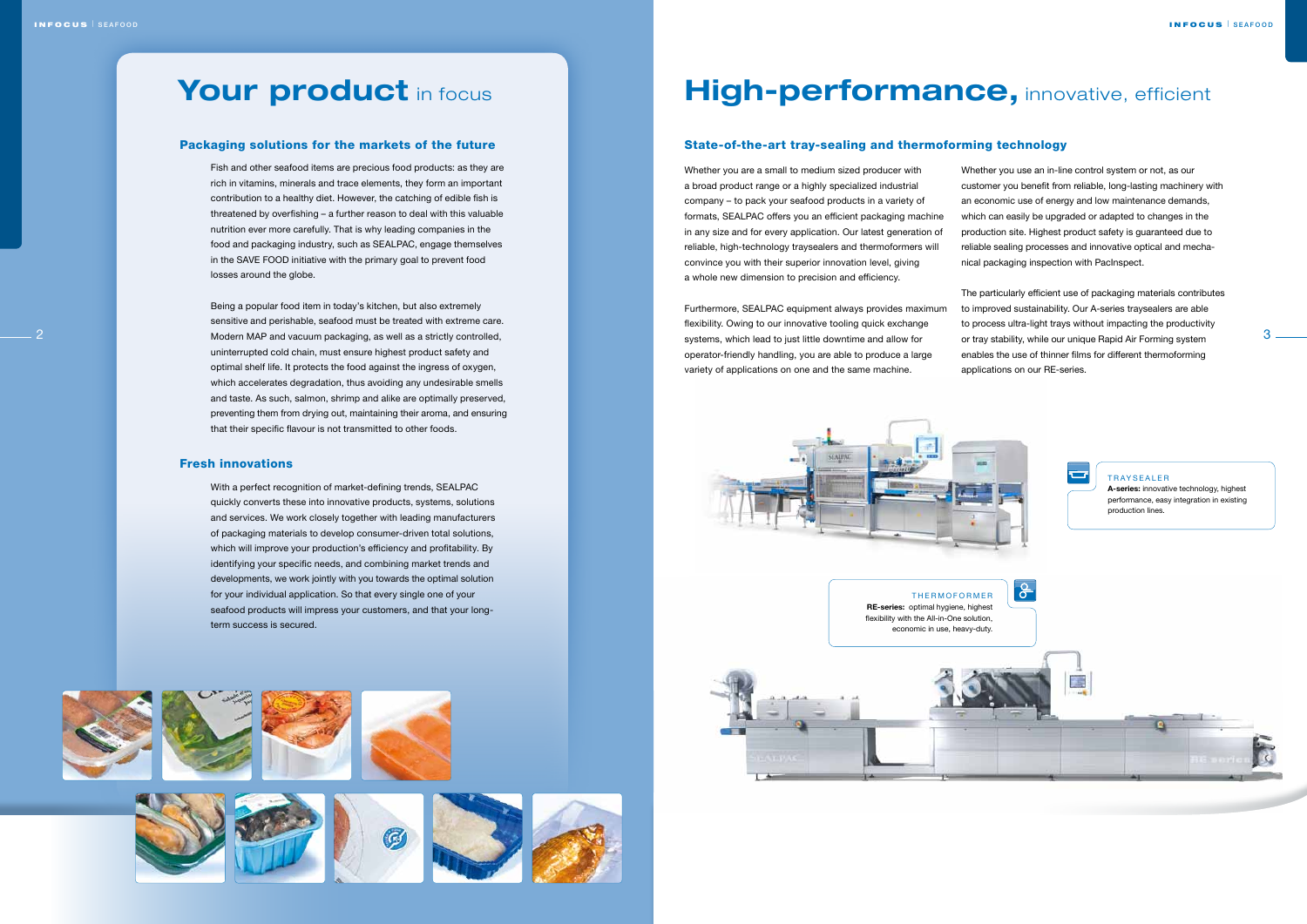Sensitive products, such as delicious spreadable salads, are best kept in trays with re-closable lids. These are sealed under MAP on a traysealer, guaranteeing optimal shelf life and product quality. Due to a unique sealing technology, SEALPAC has now optimized this packaging process both from an ecological and economical perspective. With its EasyLid® system sealing and lidding can now take place in just one single step, hence avoiding the common snap-on lid. It only requires a patented EasyLid® tray\* and suitable lid film. This ground-breaking system saves materials, time and production space, but also reduces storage requirements and minimizes waste. As such, it contributes to more sustainability and efficiency in packaging – a true innovation from every angle.

### **EasyLid® combines sealing and lidding in one single process**

## **Increased** efficiency and sustainability

### *Multi-cavity trays*

Secure separation, optimal taste: a film, specifically designed for your fresh product, either seals the individual cavities as a whole or each compartment separately. This preserves the taste of each individual seafood component and your personal wishes – an ideal solution for ever prevents cross-contamination.

### *puzzleplate®*

Entirely to your personal taste: puzzleplate® makes snacks, such as delightful seafood tapas or sushi, completely individual. Efficiently produced, individually sealed and combined to changing combinations of seafood snacks.







### *Gamba Packaging*

Developed specifically for unprocessed shrimp: body parts that lie over the sealing edge are cut off while being sealed. Therefore, the hollow organs of the shrimp pose no risk to the safety of the pack as a reliable seal is ensured.

### *Portion-packs*



Freshness for each single portion: attractive portion-packs, for example with delicious seafood snacks or spreads, can be realized in all shapes and sizes. An individual seal with the unique InsideCut system provides both maximum product safety and perfect looks.

### *Bucket packaging*

Now also sealable under MAP: seafood delicacies are securely packed in a striking bucket-like tray for extended shelf life. This attractive pack with re-closable lid can easily be stacked – a true eye-catcher at retail.





# $\overline{\mathbf{u}}$













### *Canned fish*

Secure transport along the line: your fresh is carefully transported with SEALPAC's unique Walking Beam system during the packaging process, and securely sealed (under MAP as an option).



The EasyPeelPoint system integrates the peel corner within the sealing contours of the pack. This revolutionary easy-opening method allows cavity and releases from the sealing edge. With the resulting easy-to-grip peel tab, the top film is removed from the pack with minimum force.

EasyPeelPoint can be used on all standard pack formats. Hence, the system does not and respects the existing cutting line of the peel corner within the contours of the pack is less subjective to unwanted cold sealing in thermoformer applications.

The self-explanatory opening method can be applied on all SEALPAC traysealers and SEALPAC thermoformers.



### *SkirtAll®*

Fully automated processing, authentic looks: with the SkirtAll® system your seafood products will have the traditional handmade appearance. Furthermore, this solution offers unlimited design possibilities and an outstanding presentation at retail.



.<br>1

### *Dream-Steam®*

Gentle steam cooking in the tray: the valve, which is integrated in the top film during the packaging process, will open under high but controlled pressure in the microwave, allowing for short and gentle cooking – a big win for tasty seafood meals.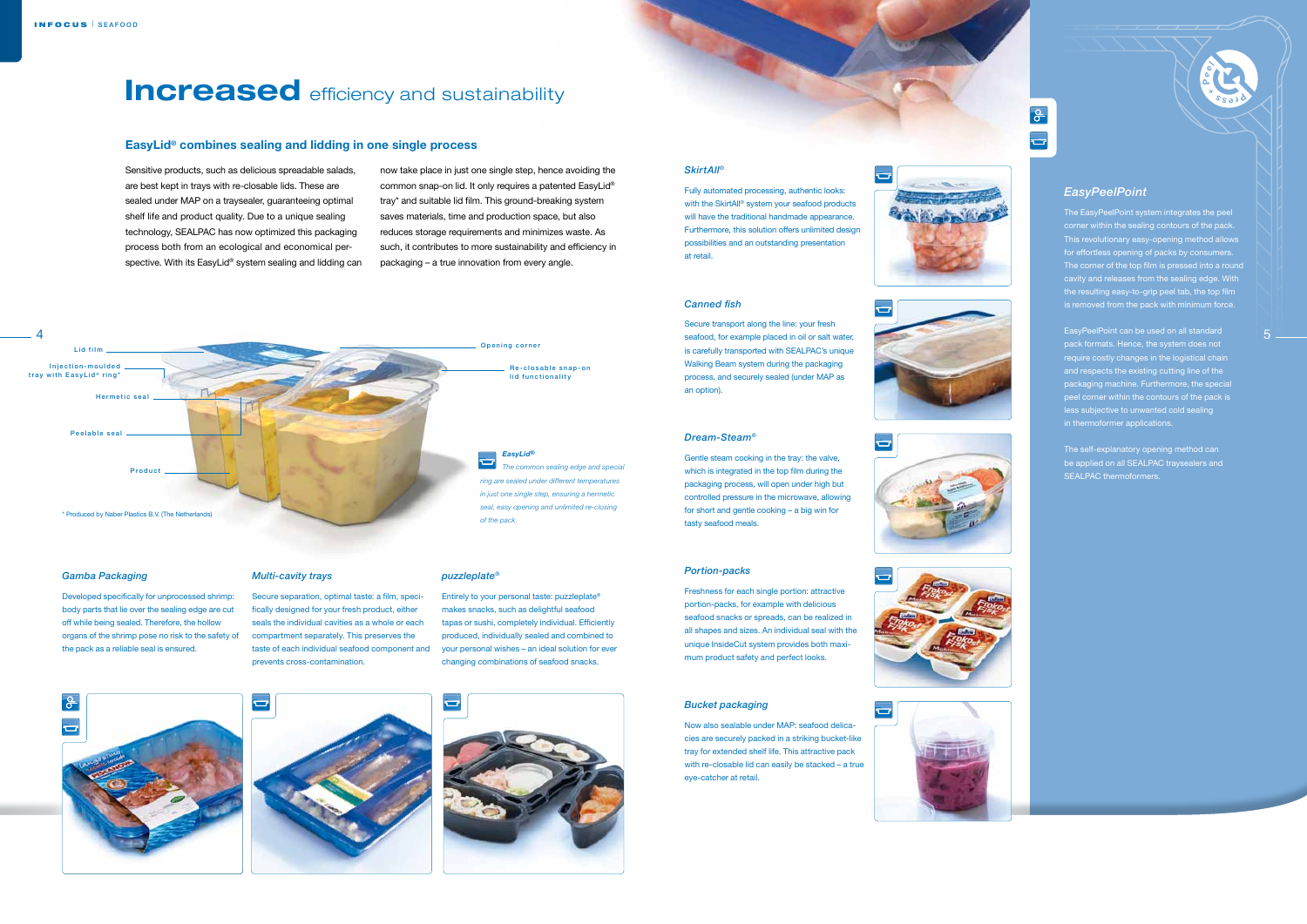The innovative packaging idea for extended shelf life, better taste and appetizing product presentation: our patented two-compartment vacuum packaging system cleanly separates the product from the common driploss that occurs during transport and storage. A vacuum reservoir, the special ActiveStick, collects this drip-loss

and provides dry and appetizing storage of the fresh product. This significantly reduces the oxidative degradation process, which is usually caused by the residual oxygen in the product. TenderPac is available both as flexible film application on our thermoformers, and as TraySkin® application on our traysealers.

### TenderPac clearly provides added value

### *Ovenable packaging*

Consumer-friendly handling without touching the product: seafood convenience products from the refrigerated section or freezer can be heated in the conventional oven or microwave directly inside their packaging – especially suitable for in-pack pasteurization and sous-vide cooking.







 $\frac{1}{\sigma}$ 

|မို

### *ThermoSkin®*

Rigid thermoformer pack with less materials: produced fully automatic on SEALPAC's RE-series thermoformers, these skin packs adapt perfectly to the contours of the seafood product, extend its shelf life due to the deep vacuum, and convince with attractive looks owing to the second skin effect.

### *TraySkin®*

Securely positioned, clearly longer shelf life: with the TraySkin® system tasty fish and seafood products are sealed firmly in the tray by means of a highly transparent skin film. Optimal fixation allows for perfect optics, especially if presented vertically.

# **Securely** positioned with longer shelf life **Flexible film** applications







on SEALPAC's traysealers. By applying our proven InsideCut system – a SEALPAC development – the top film is sealed to fection within the edges of the tray resulting in an outstanding presentation.



### **Rapid Air Forming**

Our thermoforming technology utilizes the unique Rapid Air Forming system, which Higher outputs due to shorter vacuum and to use thinner materials, make your production even more profitable.

In-pack cooking on the grill or in the conventional oven: seafood-based ready meals like paella, securely skin packed with the TraySkin® system, remain fresh and can easily be heated in their aluminium tray. Optional with InsideCut system and peel tab.



Modified atmosphere packaging – even faster, fresher and with more appeal. SEALPAC's exclusively developed MAP+ vacuum and gas system g gas consumption when packing your fresh products.



### *SoftVacuum*

SoftVacuum allows you to control the is ideal for soft or sensitive products, which are protected from exposure and deformation.





Securely packed, easily separated and available at request: attractive portion-packs produced on thermoformers can be achieved in any size and shape. The freshness of each single portion, such as salmon steaks for single households, is perfectly maintained.

### *Flexible film vacuum packs*

Cost-effective packaging: seafood in conventional vacuum packs produced from two flexible films is suitable for a wide range of products – from traditional salmon applications (optional with carrier tray) up to high-quality specialty packs.

### *Transport packaging*

Securely shipped: large quantities of fresh fish are transported for further processing in hermetically sealed, purely functional bulk packs, which are suitable for freezing, and which offer optimal product protection.



### **Ready meal applications**

### *Foil packaging*



Gently heated with innovative valve system: seafood ready meals in trays are sealed with a top film with the patented MicVac® valve, pasteurized in a microwave tunnel, and immediately cooled down. Later on, the consumer prepares the meal in its original packaging in the microwave, using the integrated valve one more time. A whistle tone of the valve indicates that the content is ready to eat.